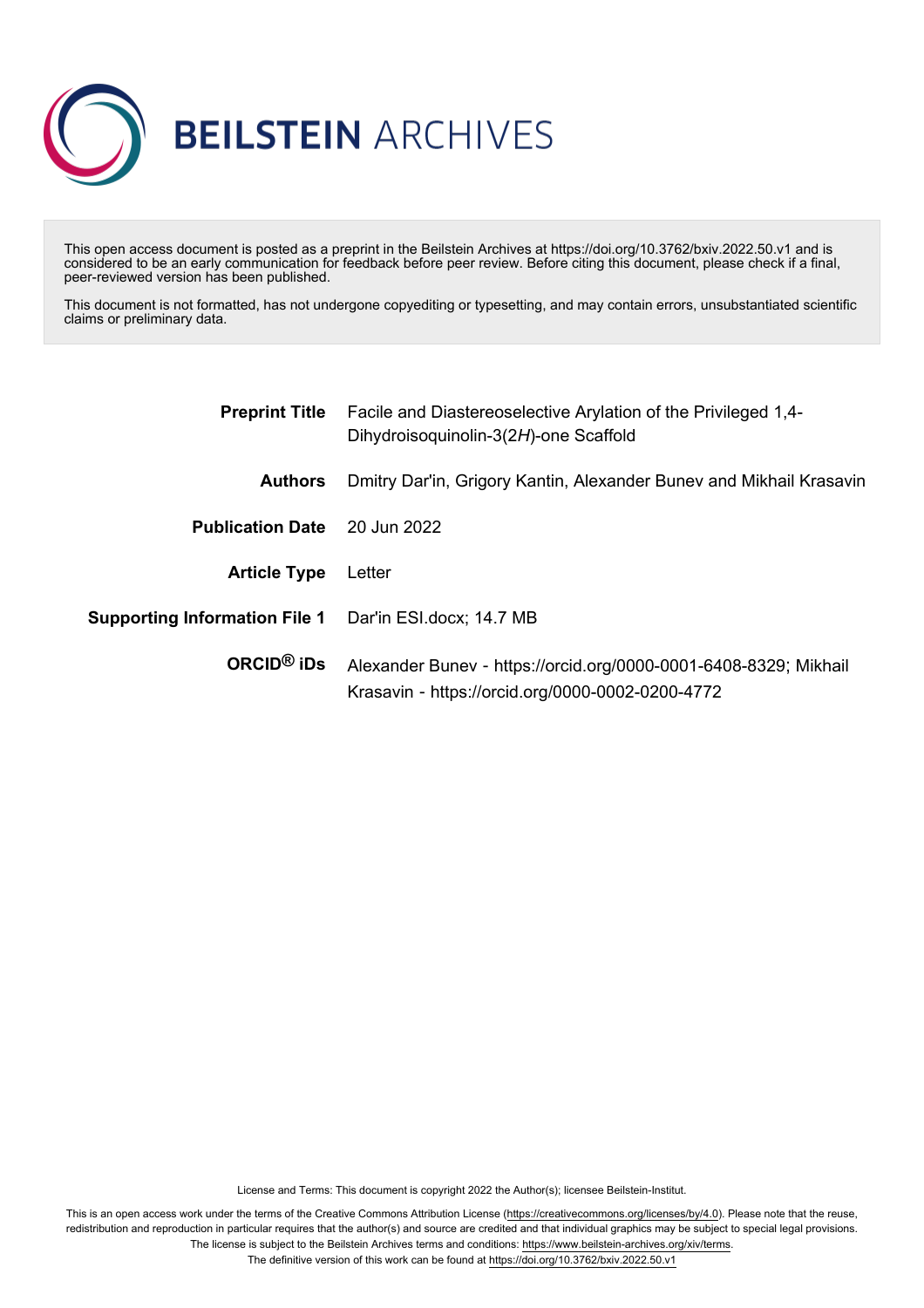# **Facile and Diastereoselective Arylation of the Privileged 1,4- Dihydroisoquinolin-3(2***H***)-one Scaffold**

Dmitry Dar'in<sup>\*1</sup>, Grigory Kantin<sup>1</sup>, Alexander Bunev<sup>2</sup> and Mikhail Krasavin<sup>\*1.3</sup>

<sup>1</sup> Saint Petersburg State University, Saint Petersburg 199034, Russian Federation

<sup>2</sup> Medicinal Chemistry Center, Togliatti State University, 445020 Togliatti, Russian Federation

<sup>3</sup> Immanuel Kant Baltic Federal University, Kaliningrad 236016, Russian Federation

Email:

Mikhail Krasavin\* - m.krasavin@spbu.ru; Dmitry Dar'in\* - d.dariin@spbu.ru

\* Corresponding author



**Keywords:** heterocyclic diazo compounds; Regitz diazo transfer; 1,4-dihydroisoquinol-3-one; triflic acid; hydroarylation

## **Abstract**

A practically convenient and streamlined protocol for *trans*-diastereoselective introduction of an aryl substituent at position 4 of 1,4-dihydroisoquinol-3-one (1,4-DHIQ) scaffold is presented. The protocol involves direct Regitz diazo transfer onto readily available 3(2*H*)-isoquinolones followed by TfOH-promoted hydroarylation by an arene molecule. Screening of the novel 1,2,4 trisubstituted 1,4-DHIQs against cancer cell lines confirmed high cytotoxicity of selected analogs, which validates this new chemotype for further investigation as anticancer cytotoxic agents.

#### **Introduction**

Besides being derivatives of (or a precursor to) the 1,2,3,4-tetrahydroisoquinoline core which itself bears a special significance from the standpoint of associated biological activities and relevance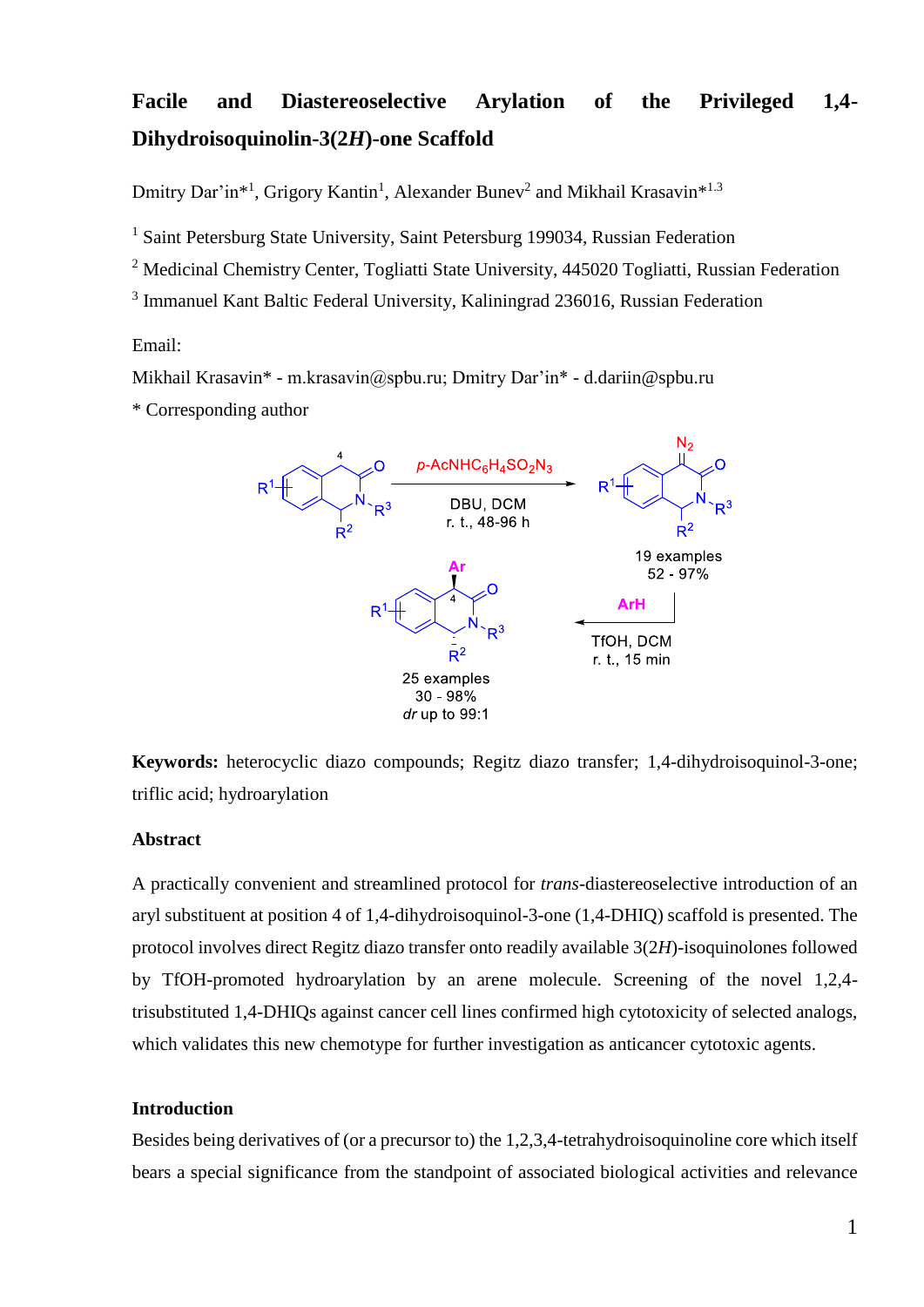to the naturally occurring alkaloids [1], 1,4-dihydro-3(2*H*)-isoquinolones (1,4-DHIQs) undoubtedly represent a privileged scaffold [2] for drug design considering such diversely bioactive compounds documented in the literature as ligand for serotonin  $5-HT<sub>1A</sub>$  receptors 1 [3], AChE and BACE-1 inhibitor **2** [4], inhibitor of oncogenic p53-MDM2 protein-protein interaction **3** [5], positive allosteric modulator of ionotropic glutamate receptor NMDA-1 **4** [6], insulin-like growth factor 1 receptor inhibitor **5** [7] and metabotropic glutamate receptor 7 modulator **6** [8] (Figure 1). The privileged 1,4-DHIQs would be a highly suitable platform for a stereodefined presentation of three different diversity vectors off the lactam moiety. However, the methods for the preparation of 1,4-DHIQs with convenient and independent variation of the three lactam substituents are absent in the literature. While pondering possible solutions to fill this void, we drew inspiration in our recent success achieving direct Brǿnsted acid-catalyzed *C*-arylation of 4 diazo-isoquinoline-1,3-diones **7** [9] which are, in turn, obtainable *via* the Regitz diazo transfer reaction onto readily available homophthalimides **8** [10]. We reasoned that a similar strategy could be adopted for the preparation of 1,2,4-trisubstituted 1,4-DHIQs **9** if access to their diazo precursors **10** was gained. *N*-Sulfonyl analogs of **10** have recently been synthesized *via* an innovative Dimroth rearrangement of 4-diazoisochroman-3-imines [11a] and employed in several acid- and metal-promoted transformations by Lu, Wang *et al.* [11b-f] However, preparation of **10** by direct diazo transfer onto the methylene group of readily available [12] 3(2*H*)-isoquinolones **11** has not been described in the literature. Lured by the prospects of applying a diazo chemistry route to an expedited synthesis of hitherto undescribed 1,2,4-trisubstituted 1,4-DHIQs **9** from **11**, we set off to investigate the obtainability of **10** from **11** by the Regitz [13] diazo transfer and the usage of **10** in acid promoted direct arylation by aromatic hydrocarbons (Figure 2) [11a]. Herein, we described the results obtained in the course of this investigation.

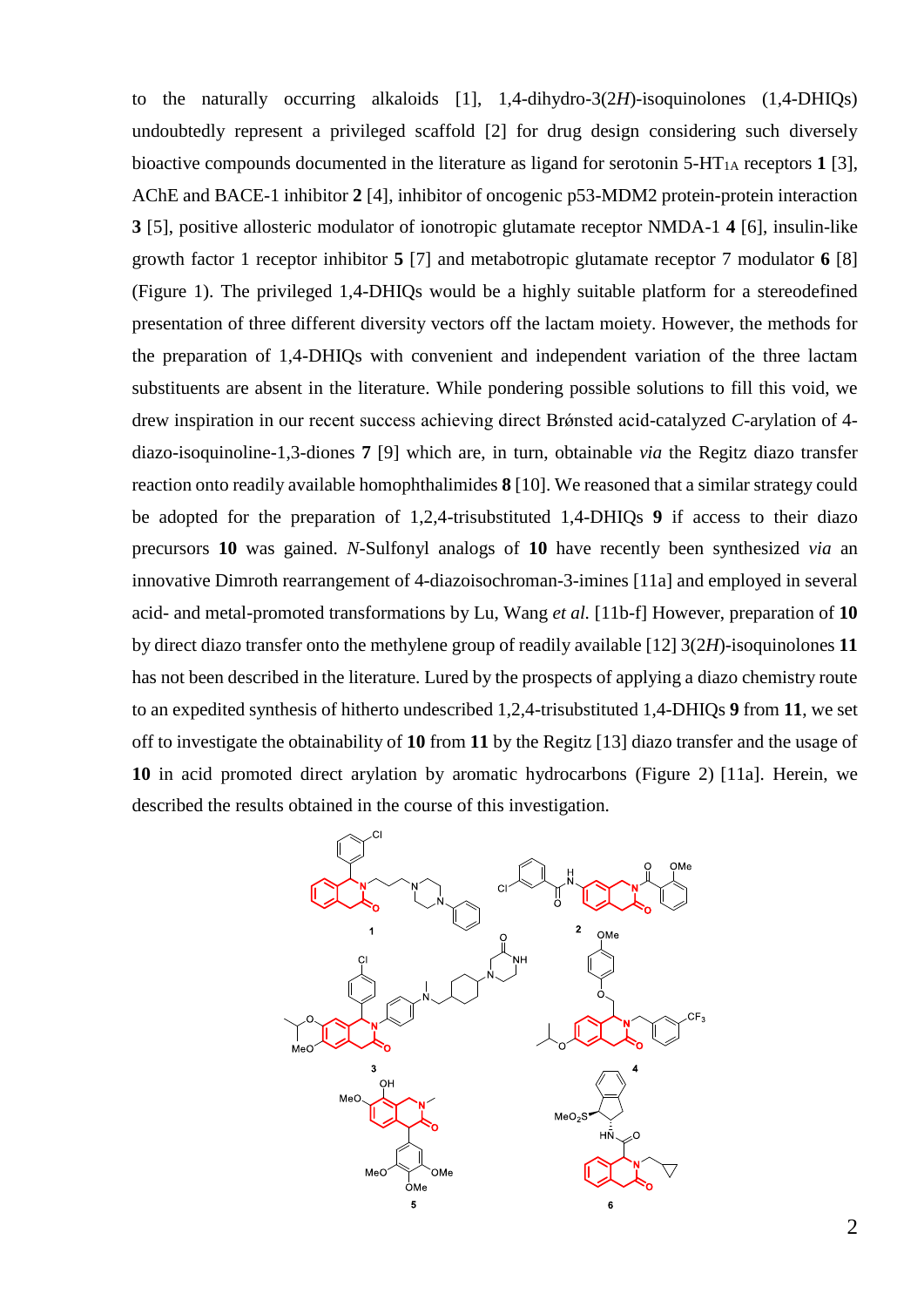**Figure 1.** Diversely bioactive compounds based on the privileged 1,4-DHIQ scaffold.



**Figure 2.** Strategy investigated in this work.

## **Results and Discussion**

We began our investigation by synthesizing a sufficiently broad range of  $3(2H)$ -isoquinolones 11 from phenylacetyl chlorides **12** and Schiff bases **13** using conditions described in the literature [12]. It was soon established that room-temperature TfOH-promoted cyclocondensation (method A) [12a] and AlCl<sub>3</sub>-promoted reaction conducted at elevated temperature (method B) can be employed interchangeably, with yields registered for 3(2*H*)-isoquinolones **11** mostly from good to excellent. While the scope of the 3(2*H*)-isoquinolone synthesis was substantially expanded by these findings compared to the previously reported results [13], certain limitations were also noted. For examples, attempts to involve imines derived from ethyl glyoxylate, cyclohexanone and cinnamaldehyde gave no desired product (**11t-v**). Quite surprisingly, Schiff base derived from methyl *o*-formylbenzoate also gave no desired product while cyclization led to isobenzofuran-1(3*H*)-one **14** (Scheme 1).

**Scheme 1.** Preparation of 3(2*H*)-isoquinolones **11**.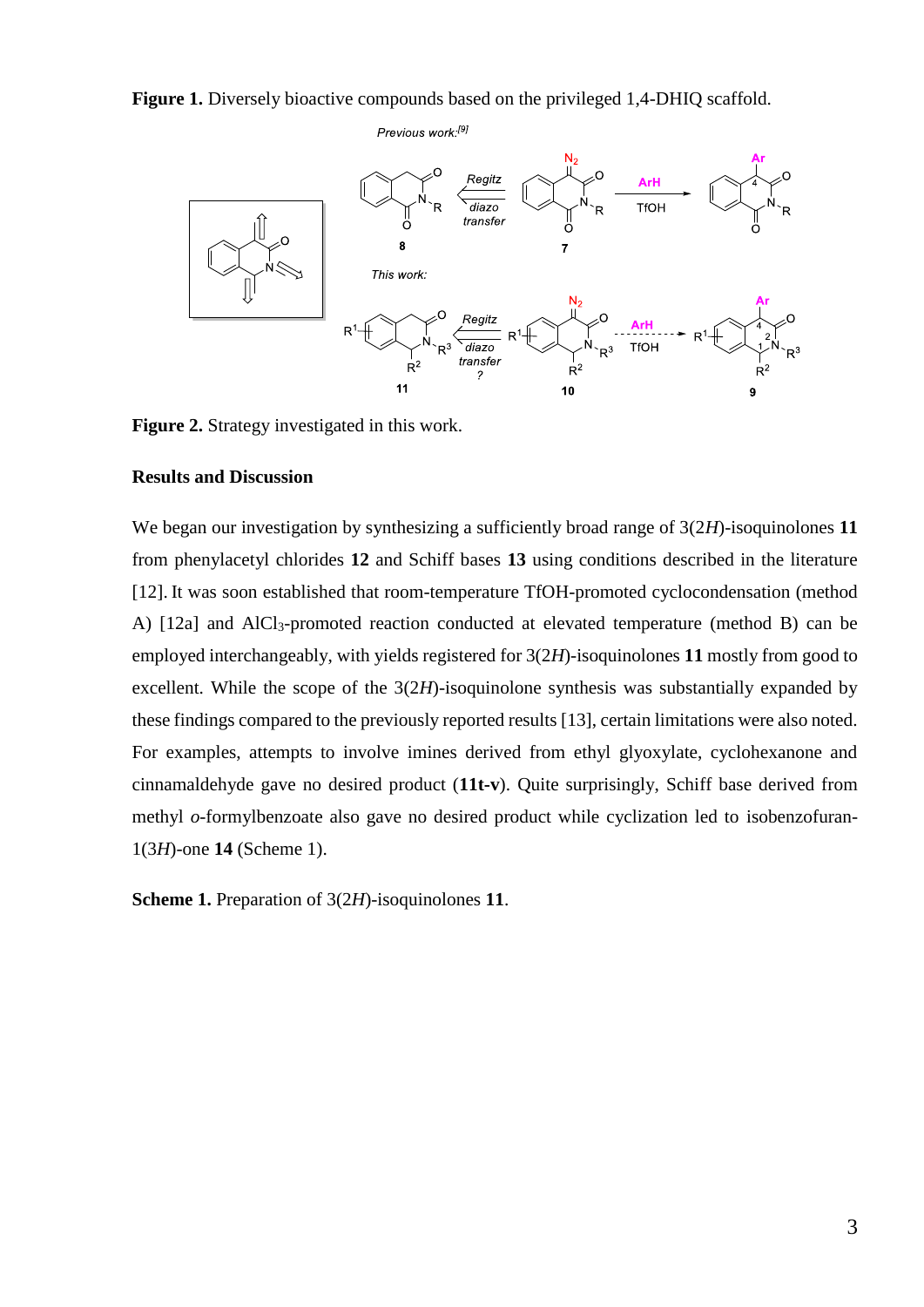

<sup>*a*</sup>Obtained as a 10:1 mixture of regioisomers; purified by crystallization. <sup>*b*</sup>Employed in the next step without purification (not characterized). *<sup>c</sup>*Compound **14** was identified as the reaction product.

Having secured a supply of diversely substituted 3(2*H*)-isoquinolones **11a-s**, we proceeded to investigate their suitability as substrates in the Regitz diazo transfer. We reasoned that if the C-H acidity of the methylene group in **11** would turn out to be insufficient for the Regitz protocol to be directly applied, these substrates could have been additionally activated by trifluoroacetylation (Danheiser method [14]) or ethoxalylation [15]. Fortunately, all of the substrates **11a-s** were converted cleanly and smoothly into their diazo derivatives **10a-s** using *p*-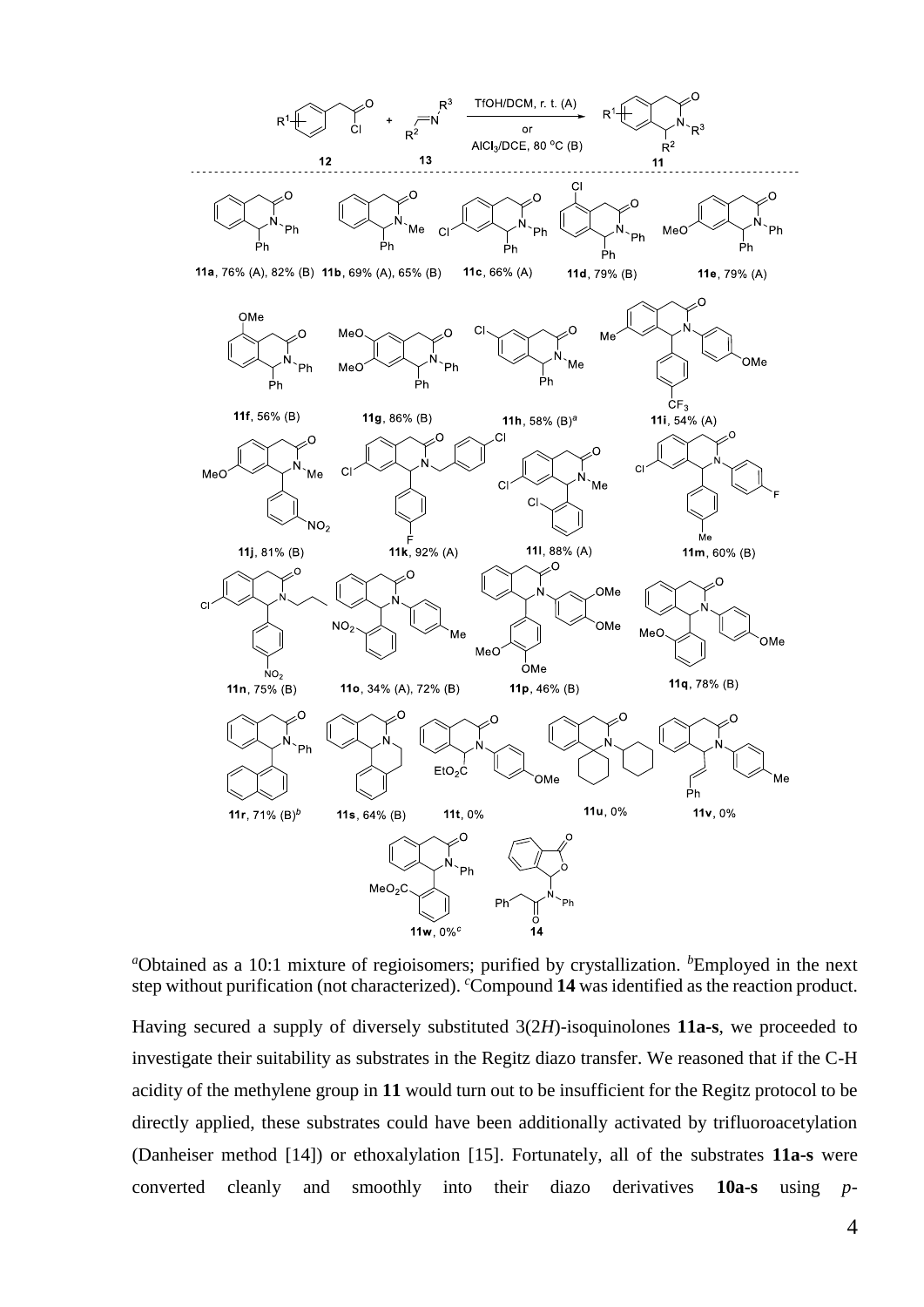acetamidobenzenesulfonyl azide (*p*-ABSA) as the diazo group donor [16] and DBU as the base. The yields of diazo compounds **10** were generally good to excellent throughout. The notable exception is the evident drop in the isolated yield in the case of substrates bearing a nitrophenyl group at position 1 (*cf.* compounds **10j** and **10n**). This lowering of the yield, however, likely has to do with the combination of the nitrophenyl substituent and an *N*-alkyl group (considering that *N*-aryl nitrophenyl-substituted compound **10o** was obtained in a respectable 91% yield). The structures of compounds **10a-s** were unequivocally confirmed by <sup>1</sup>H and <sup>13</sup>C NMR spectroscopy (paying a particular attention to the appearance of the  $C=N_2$  signal in the spectrum), massspectrometry and, in the case of compound **10c**, by single-crystal X-ray crystallography (Scheme 2).



**Scheme 2.** Preparation of 4-diazo-3(2*H*)-isoquinolones **10**.

*<sup>a</sup>*Confirmed by single-crystal X-ray crystallography (see ESI).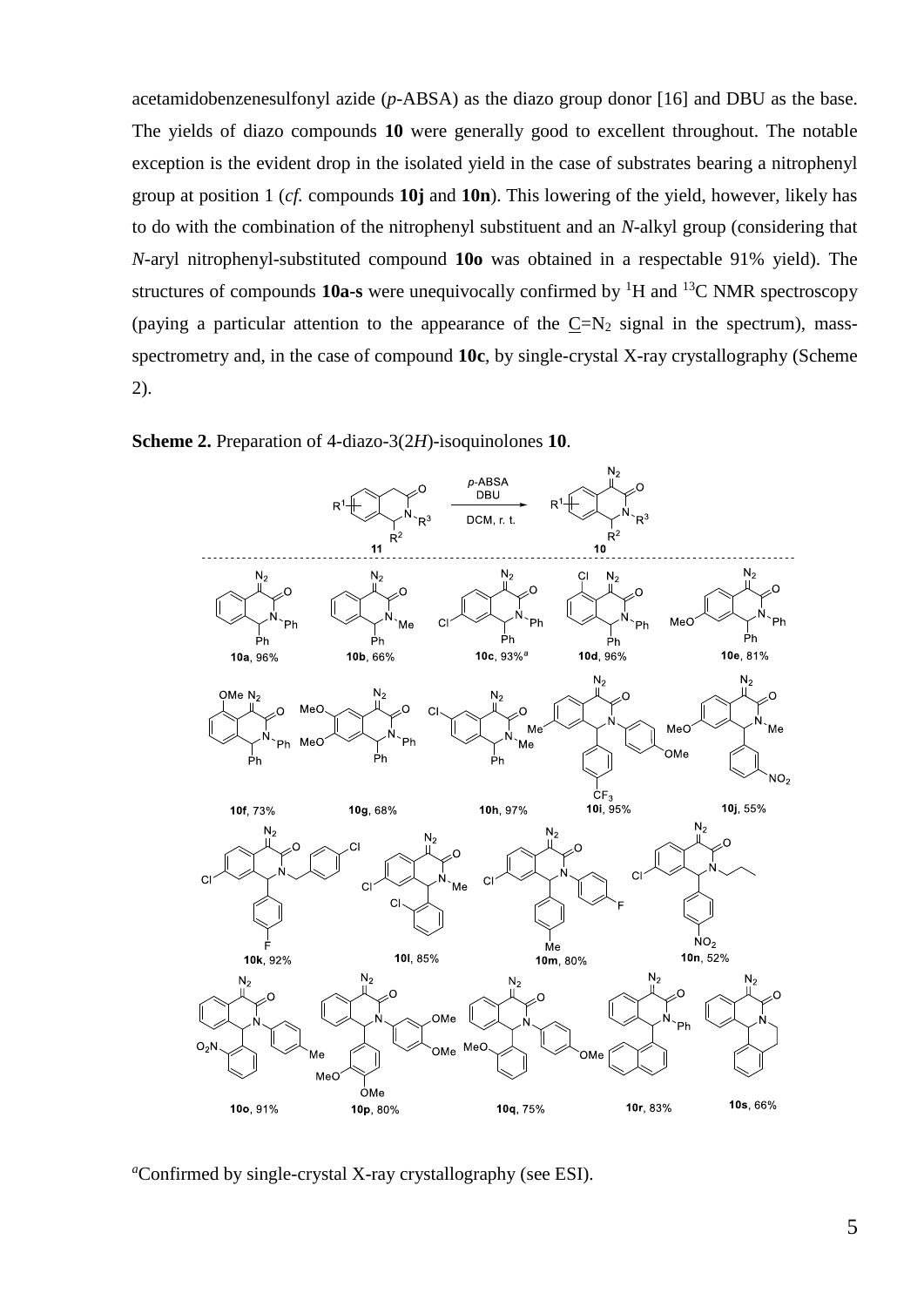Using **10a** as the model substrate, we proceeded to screen for suitable reaction conditions that would allow involving this kind of diazo compounds in TfOH-promoted benzene C-arylation reaction (Table 1) [11a]. The excess of benzene was varied in the range 10 to 60 equiv. and the product **9a** yield was found to improve from 63% to 83% which also allowed lowering the excess of triflic acid to 1.5 equiv. Product **9a** was in all cases obtained after only 15 min reaction with high diastereoselectivity and the principal diastereomer was rightly deemed to be *trans*-configured (*vide infra*). The order of mixing the reagents was found to be crucial for the successful arylation of **10a**. Specifically, the arylation was conducted on adding a DCM solution of substrate **10a** to a vigorously stirred mixture of benzene and triflic acid. On the contrary, adding TfOH to a solution of **10a** in benzene, the formation of a complex mixture of unidentifiable products was observed, with only a trace amount of **9a** detectable by <sup>1</sup>H NMR.

The formation of **9a** was unavoidably accompanied by a varying amount of by-product **15a** (*vide infra* for the mechanistic reasoning for its formation) which demonstrated, along with other analogs **15** which were isolated and characterized, limited chemical stability and deteriorated on prolonged standing as a solution in CDCl<sub>3</sub> at ambient temperature. Compound 15a was the exclusive isolable product when benzene was eliminated from the reaction mixture (Table 1, entry 6). Interestingly, the formation of **15** (which could be, in principle, obtained by DDQ oxidation of **11** [17]) *via* the elimination of a diazo group has not been reported.

**Table 1.** Condition finding for the TfOH-promoted arylation of diazo substrate **10a**. *a*



| Entry | PhH<br>(equiv.) | <b>TfOH</b><br>(equiv.) | % Yield of <b>9a</b><br>(dr) | % Yield of<br>15a |
|-------|-----------------|-------------------------|------------------------------|-------------------|
|       | 10              | 2.0                     | 63% (98:2)                   | 26%               |
| 2     | 20              | 2.0                     | 73% (98:2)                   | 20%               |
| 3     | 60              | 2.0                     | 80% (98:2)                   | 8%                |
| 4     | 60              | 1.5                     | 83% (98:2)                   | 13%               |
| 5     | 60              | 1.0                     | 65% (96:4)                   | 19%               |
| 6     |                 | 1.1                     |                              | 51%               |

 $a$ Concentration – 0.15 M, scale – 0.3 mmol.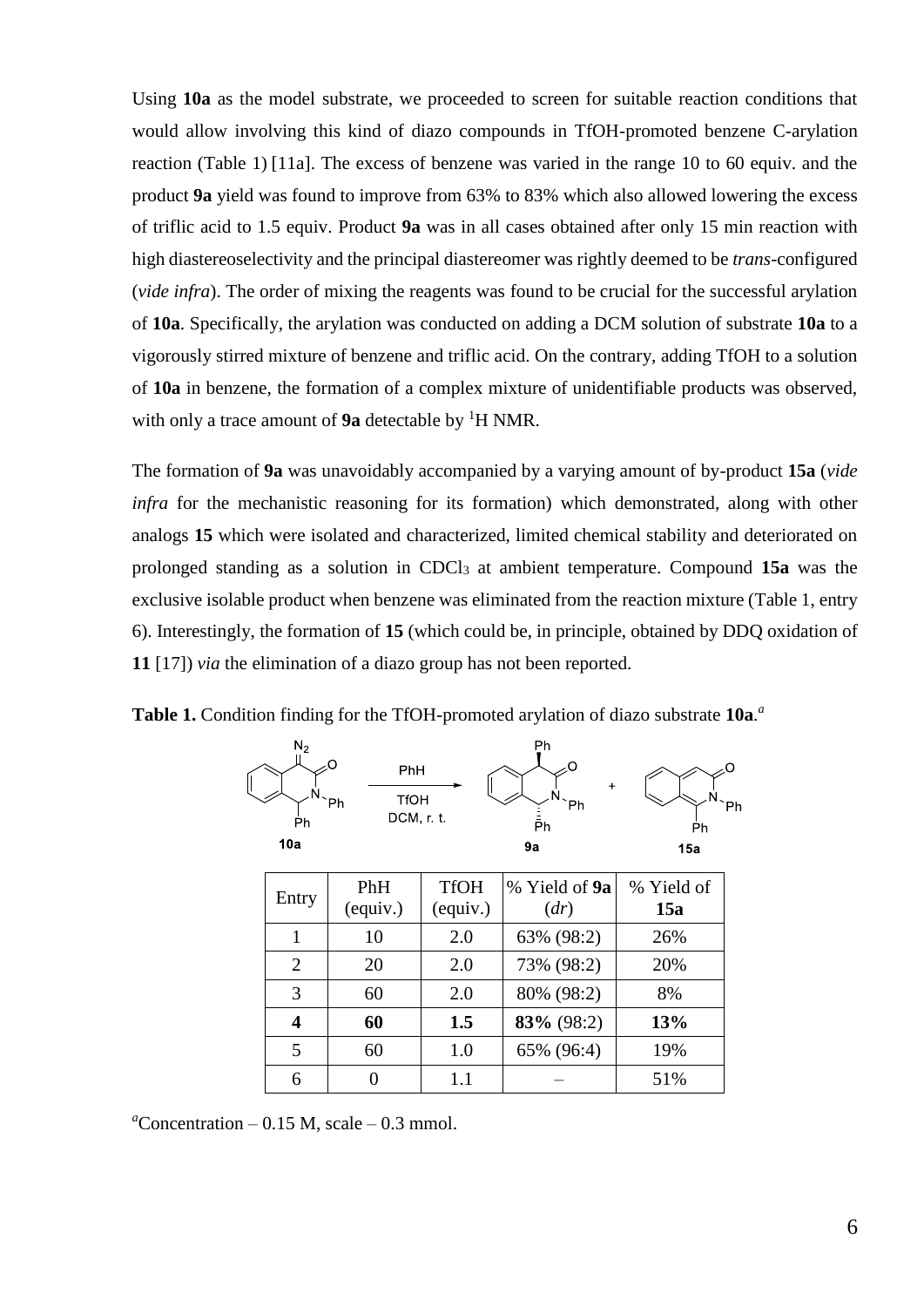**Scheme 3.** TfOH-promoted arylation of diazo substrates **10**.

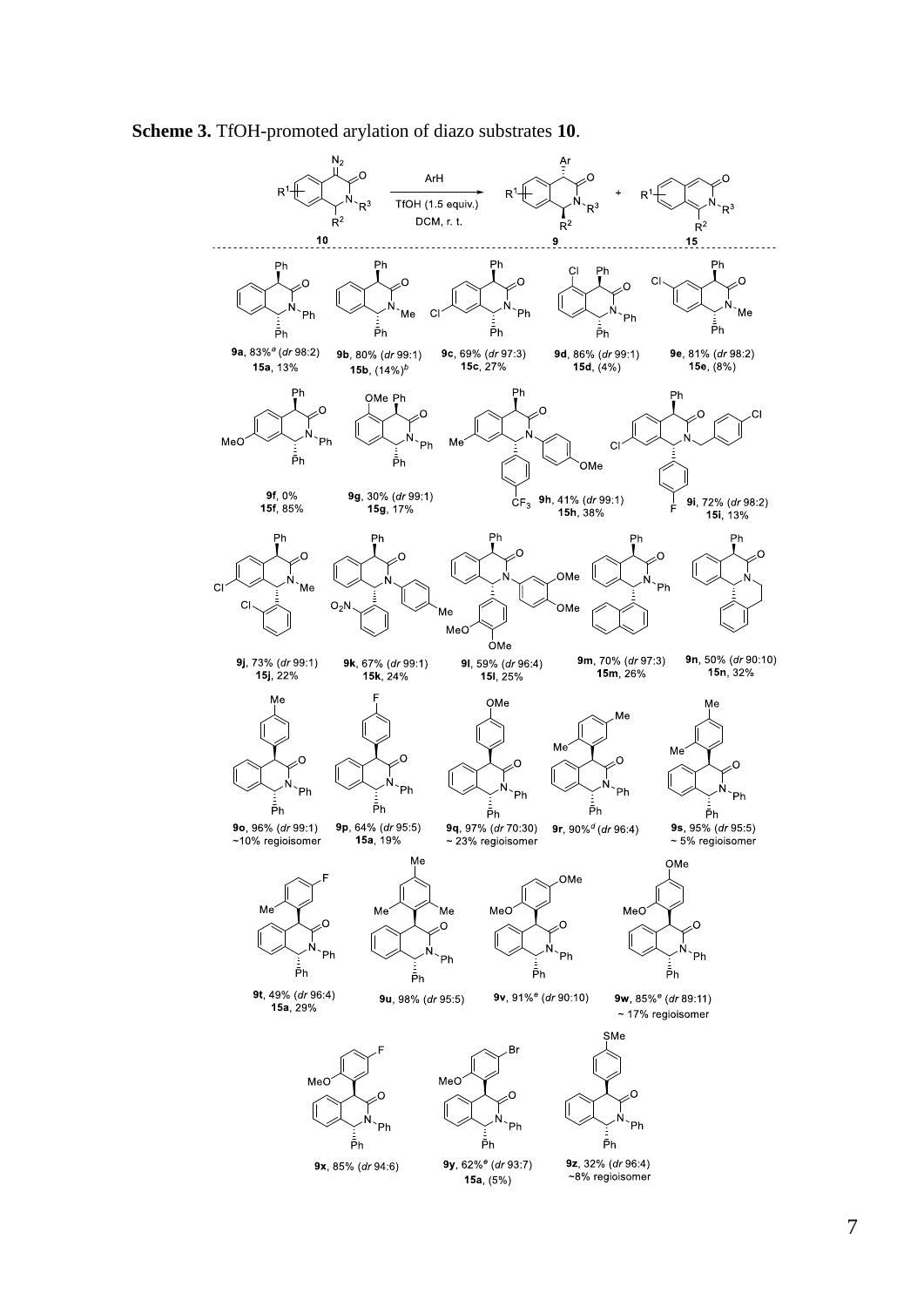<sup>a</sup>Structure confirmed by single-crystal X-ray analysis. <sup>*b*</sup>Yields in parentheses – estimated by <sup>1</sup>H NMR. *<sup>c</sup>*Run on 5x scale (1.5 mmol) with 88% yield. *<sup>d</sup>* 5.0 equiv. of arene was used.

Having identified the optimum conditions for *C*-arylation of diazo substrates **10** (60 equiv. ArH, 1.5 equiv. TfOH, DCM, r. t., 15 min), we proceeded to investigate the scope of this transformation for 4-diazo-3(2*H*)-isoquinolones **10a-s** as well as various arenes (Scheme 3). In all cases, this (generally high-yielding) transformation resulted in highly diastereoselective formation of *C*arylation products **10** which in some cases was accompanied by a regioisomer formation (with respect to the entering arene moiety) and the formation of 3-isoquinolones **15** (isolated and characterized in several instances). Not unexpectedly, less electron-rich arenes furnished more of 3-isoquinolone **15** by-product compared to their electron-rich counterparts (*cf.* **9o** *vs.* **9p**).

Likewise, electron-donating substituents in the 4-diazo-3(2*H*)-isoquinolone benzene ring increased the tendency of 3-isoquinolones **15** to form (*cf.* **9**(**15**)**f-h**). Using more reactive (electronrich) arenes results in lower diastereoselectivity and regiospecificity of the reaction (*cf.* **9q**, **9v-w**). The structure and the initially anticipated *trans*-configuration of products **9** was unequivocally confirmed by <sup>1</sup>H and <sup>13</sup>C NMR as well as, in the case of compound **9a**, by the single-crystal X-ray analysis.

A curious and somewhat unexpected result was obtained when trying to employ *N*-formyl-*N*methylaniline as an arene in the TfOH-promoted arylation of **10a**. Instead of the anticipated product **9aa**, 79% yield of predominantly *trans*-configured formate ester **16** was obtained and its structure confirmed by single-crystal X-ray analysis. Presumably, the formation of **16** can be justified by the trapping of the carbocation intermediate **17** (*vide infra*) by the formamide carbonyl oxygen atom followed by hydrolysis of the iminium moiety, (Scheme 4).

**Scheme 4.** Unexpected outcome of TfOH-promoted arylation of **10a** with *N*-formyl-*N*methylaniline.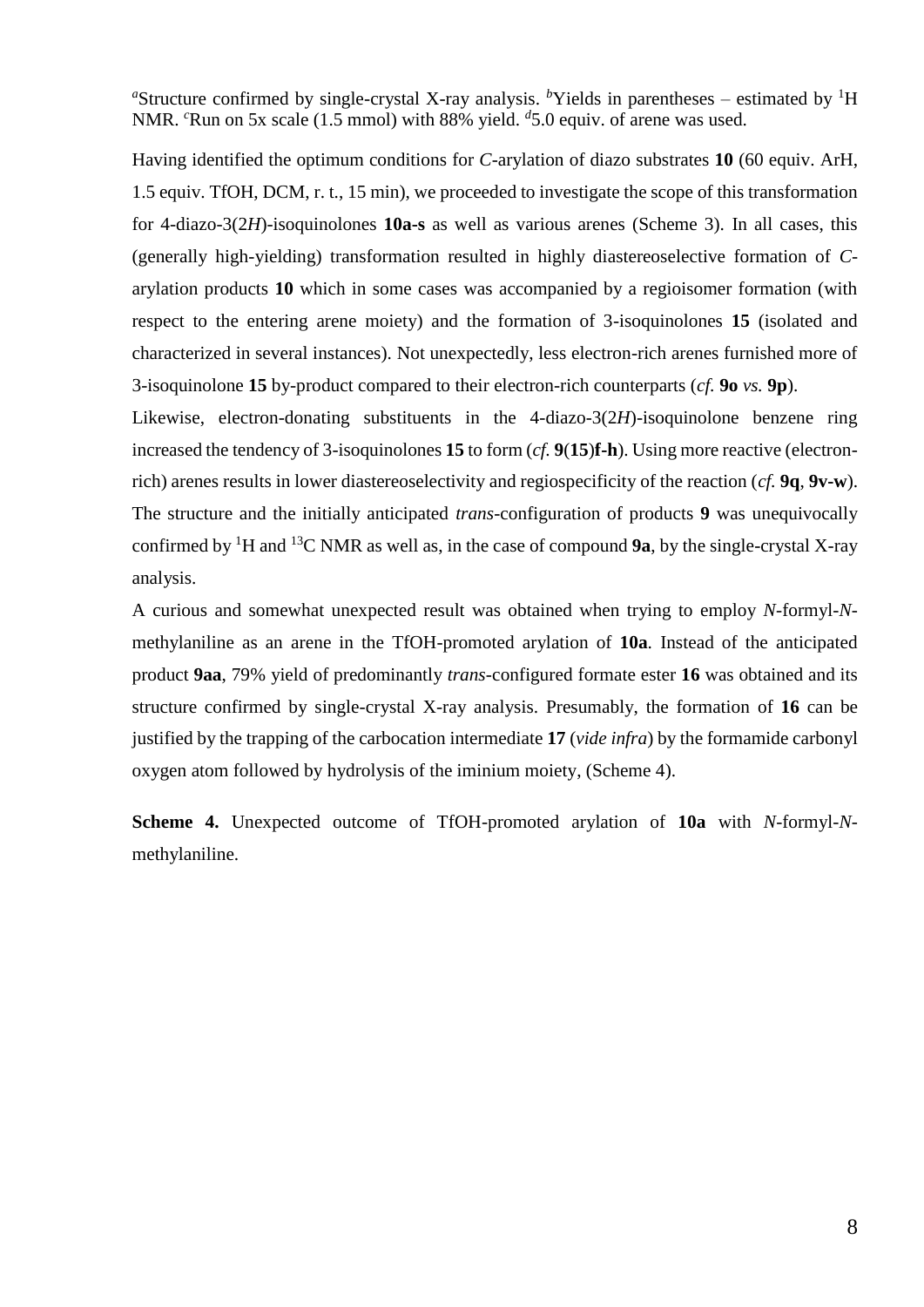

Mechanistically, arylation of diazo substrates **10** likely proceeds *via* the protonation of the diazo moiety and elimination of a nitrogen molecule, whereby carbocation **17** is generated. The latter can either be deprotonated to give by-product **15** or be intercepted by an arene molecule in S*E*Ar fashion to give arylation product **9**. The *trans*-diastereoselectivity in the latter process is reasonably justified by the approach of the arene molecule to carbocation **17** from the sterically less hindered side (Scheme 5).

**Scheme 5.** Plausible mechanism for the conversion of diazo substrates **10** to 4-aryl products **9** (shown for ArH = benzene) and 3-isoquinoline by-products **15**.



Compounds **9** have a pronounced three-dimensional character which make this novel chemotype a promising probe for protein-protein interactions, including oncogenic ones [18]. As the first step towards biological characterization of compounds **9**, they were screened for cytotoxicity against NCI-H460 lung carcinoma cell line. The most potent cytotoxic agent (**9j**) reduced the number of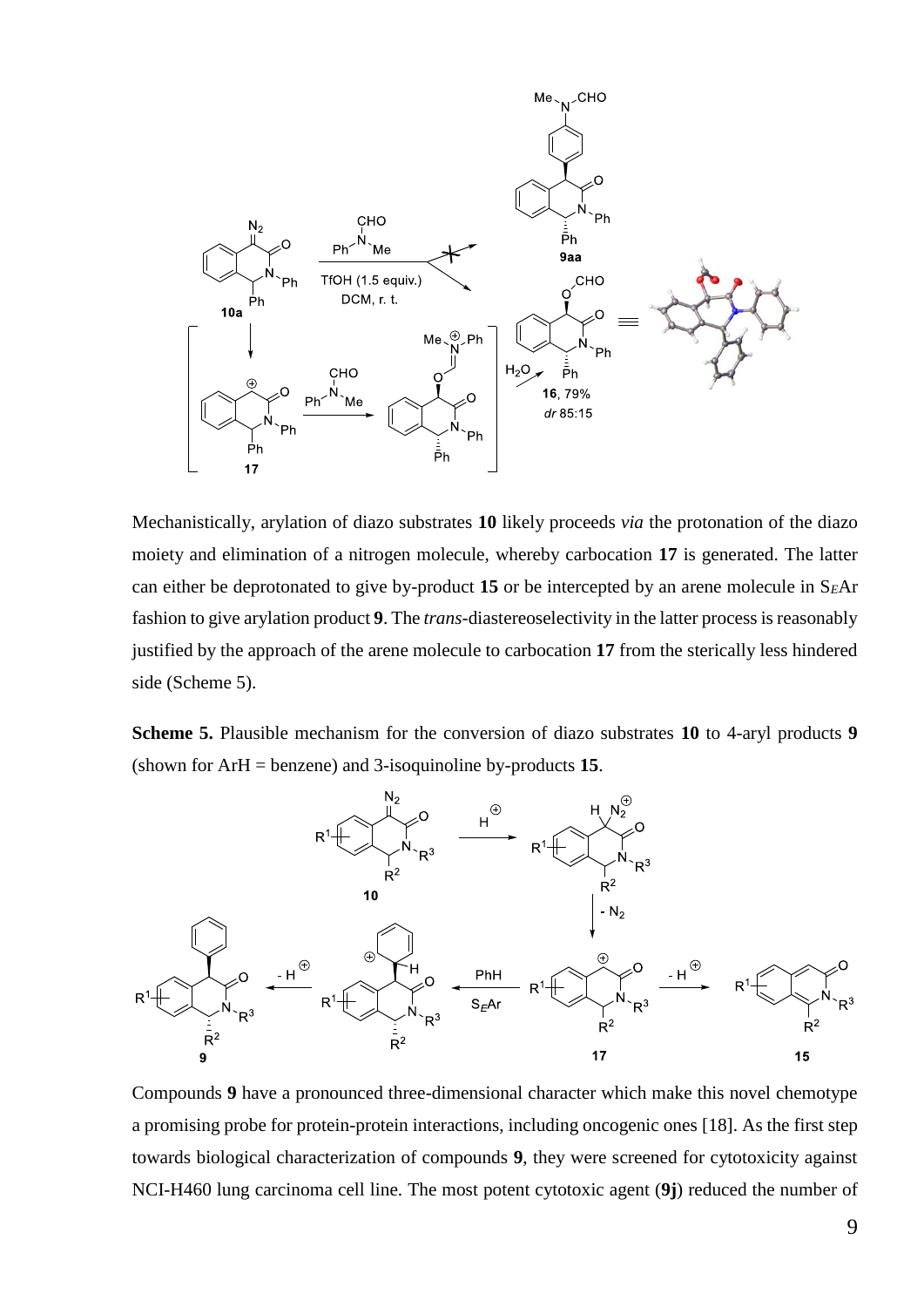viable cells by  $>95\%$  at 30  $\mu$ M concentration. Dose-response testing of this compound against both NCI-H460 and A549 lung carcinoma cell lines resulted in the determination of  $IC_{50}$  values for compound 9*i* as  $31.4 \pm 0.48$  uM and  $13.6 \pm 3.34$  uM, respectively (see ESI for details).

## **Conclusion**

In summary, we have presented a practically convenient and streamlined protocol for *trans*diastereoselective introduction of an aryl substituent at position 4 of 1,4-dihydroisoquinol-3-one (1,4-DHIQ) scaffold. The protocol relies on hitherto undescribed direct Regitz diazo transfer onto readily available 3(2*H*)-isoquinolones followed by TfOH-promoted arylation. The generally highyielding two-step sequence was shown to be applicable to a wide range of substrates. To a varying degree, the arylation step was accompanied by the elimination of the nitrogen molecule and deprotonation to furnish 3-isoquinolone by-products (formed exclusively in the absence of the arene). The extent of this side reaction was found to be dependent on the electronic character of the 1,4-DHIQs and the carbocation-intercepting arene molecule. Considering the pronounced three-dimensional character of 1,2,4-trisubstituted 1,4-DHIQ adducts synthesized in this work, they were deemed efficient probes for the perturbation of vital cellular targets. Screening of these compounds against lung carcinoma cancer cell lines confirmed high cytotoxicity of selected analogs, which validates this new chemotype for further investigation as anticancer cytotoxic agents.

Deposition Numbers 2158046 (for **9a**), 2170881 (for **10c**) and 2170877 (for **16**) contain the supplementary crystallographic data for this paper. These data are provided free of charge by the joint Cambridge Crystallographic Data Centre and Fachinformationszentrum Karlsruhe Access Structures service [www.ccdc.cam.ac.uk/structures.](http://www.ccdc.cam.ac.uk/structures)

#### **Supporting Information**

## Supporting Information File 1

General experimental information, X-ray crystallographic data, synthetic procedures, analytical data and NMR spectra for the reported compounds.

[https://www.beilstein-journals.org/bjoc/content/supplementaryxxxx-xxxx-xx-xx-S1.pdf]

#### **Acknowledgements**

We thank the Research Center for Magnetic Resonance, the Center for Chemical Analysis and Materials Research, and the Center for X-ray Diffraction Methods of Saint Petersburg State University Research Park for obtaining the analytical data.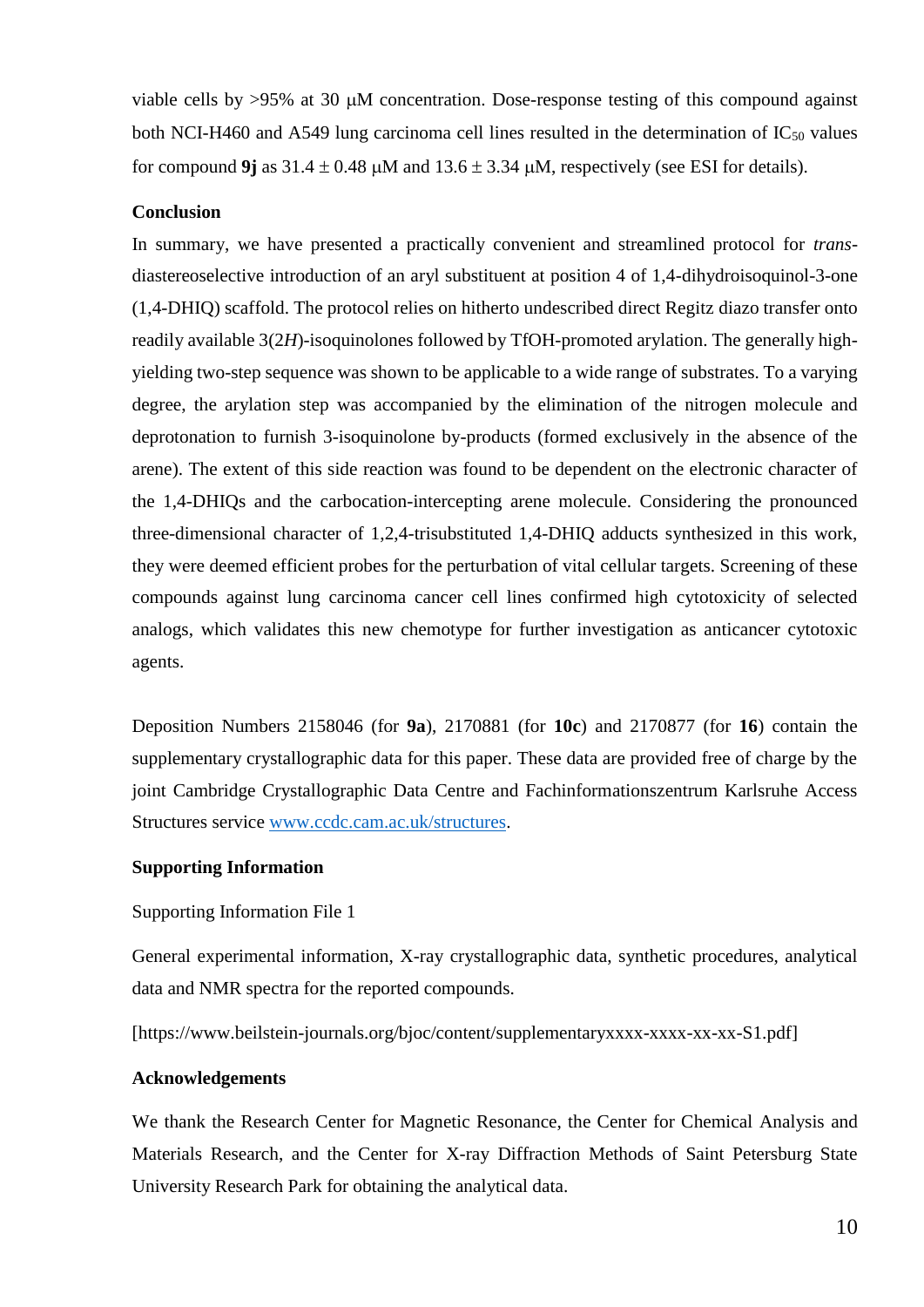# **Funding**

This research was supported by the Russian Science Foundation (project grant 20-13-00024).

# **ORCID® iDs**

Alexander Bunev - https://orcid.org/0000-0001-6408-8329

Dmitry Dar'in - https://orcid.org/0000-0002-0413-7413

Grigory Kantin - https://orcid.org/0000-0001-9141-680X

Mikhail Krasavin - https://orcid.org/0000-0002-0200-4772

#### **References**

1. Faheem, B. K. Kumar, K. V. G. C. Sekhar, S. Chander, S. Kunjiappan, S. Murugesan, *RSC Adv.* **2021**, *11*, 12254-12287.

2. M. E. Welsch, S. A. Snyder, B. R. Stockwell, *Curr. Opin. Chem. Biol.* **2010**, *14*, 347-361.

3. J. L. Mokrosz, A. J. Bojarski, M. Mackowiak, Z. Bielecka, J. Boksa, *Pharmazie* **1994**, *49*, 328-333.

4. X.-J. Zhao, Y. R. Jiang, D. Guo, D.-M. Gong, Y. Zhu, Y.-C. Deng, *Eur. J. Med. Chem.* **2017**, *138*, 738-747.

5. F. Gessier, J. Kallen, E. Jacoby, P. Chene, T. Stachyra-Valat, S. Ruetz, S. Jeay, P. Holzer, K. Masuya, P. Furet, *Bioorg. Med. Chem. Lett.* **2015**, *25*, 3621-3625.

6. M. P. Epplin, A. Mohan, L. D. Harris, Z. Zhu, K. L. Strong, J. Bacsa, P. Le, D. S. Menaldino, S. F. Traynelis, D. C. Liotta, *J. Med. Chem.* **2020**, *63*,7569-7600.

7. J. Gunzinger, K. Leander, *PCT Int. Appl.* WO 200729106.

8. G. Liwicki, S. Mack, A. Stephenson, M. Teall, K. White, *PCT Int. Appl.* WO 201892921.

9. A. Golushko, D. Dar'in, G. Kantin, N. Guranova, A. V. Vasilyev, M. Krasavin, *Synthesis* **2019**, *51*, 3815-3824.

10. (a) G. Kantin, D. Dar'in, M. Krasavin, *Eur. J. Org. Chem.* **2018**, 4857-4859. (b) D. Dar'in, G. Kantin, M. Krasavin, *Chem. Commun.* **2019**, *55*, 5239-5242. (c) D. Dar'in, G. Kantin, E. Chupakhin, V. Sharoyko, M. Krasavin, *Chem. Eur. J.* **2021**, *27*, 8221-8227.

11. (a) Z. Li, J. Chen, L. Wu, A. Ren, P. Lu, Y. Wang, *Org. Lett.* **2020**, *22*, 26-30. (b) Z. Li, J. Xie, P. Lu, Y. Wang, *J. Org. Chem.* **2020**, *85*, 5525-5535. (c) J. Chen, Z. Li, M. Suleman, Z. Wang, P. Lu, Y. Wang, *Org. Biomol. Chem.* **2020**, *18*, 7671-7676. (d) L. Wu, J. Chen, J. Xie, P. Lu, Y. Wang, *Tetrahedron* **2021**, *84*, 132019. (e) J. Xie, M. Suleman, Z. Wang, X. Mao, B. Mao, J. Fan, P. Lu, Y. Wang, *Org. Biomol. Chem.* **2021**, *19*, 6341-6345. (f) M. Qi, M. Suleman, J. Xie, P. Lu, Y. Wang, *J. Org. Chem.* **2022**, *87*, 4088-4096.